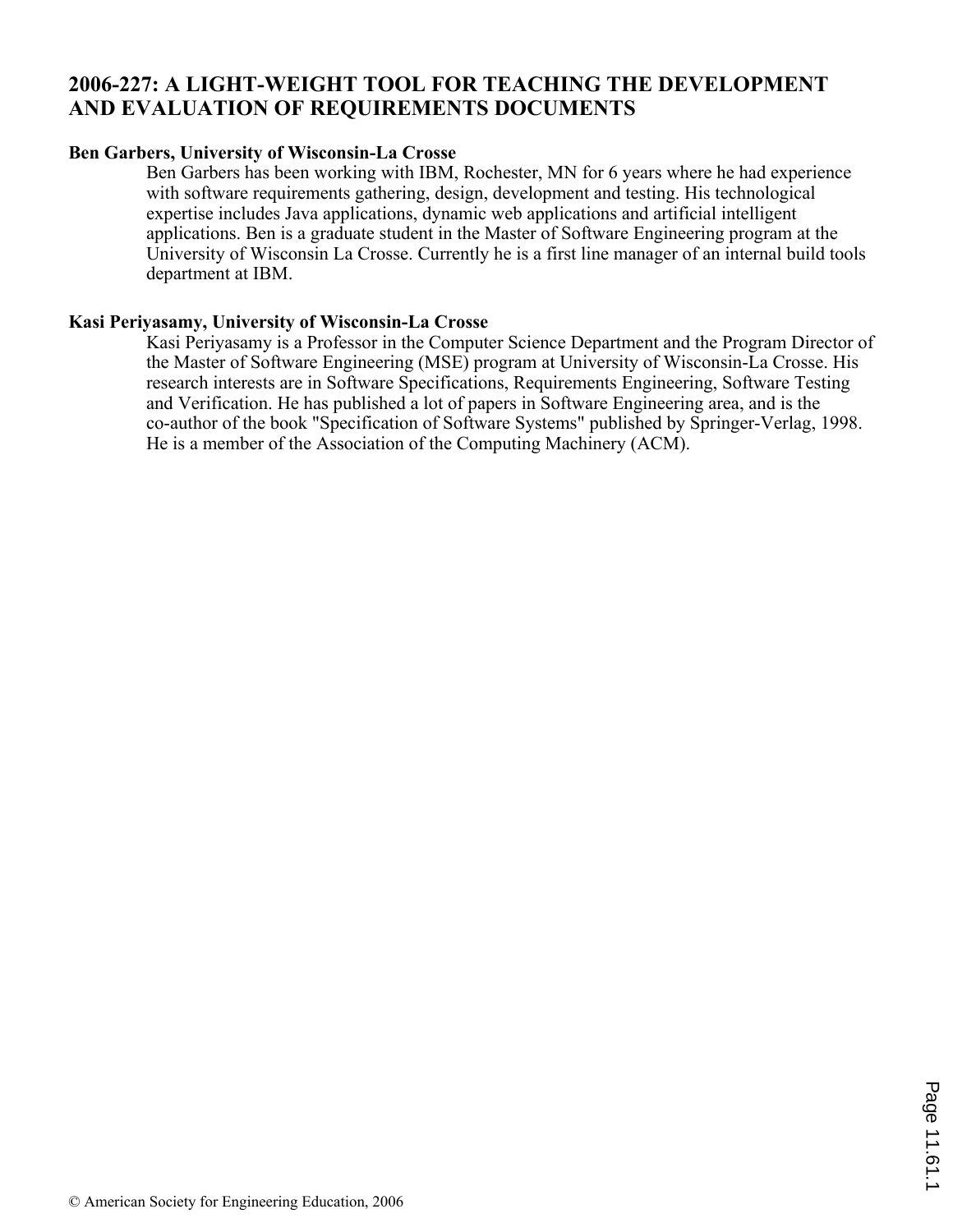# A Light Weight Tool for Teaching the Development and Evaluation of Requirements Documents

#### Abstract

Writing correct and consistent software requirements specification (SRS) is one of the most important goals of a requirements engineering process. The SRS serves as the basis for subsequent design, testing and maintenance of the software product. The more errors and inconsistencies contained in an SRS, the more time and efforts are required to correct them at a later stage in the development process. Most SRS documents are manually typed using a word processor and hence the writer is responsible for ensuring the correctness and consistency of the document. Without adequate tool support, the manual construction and analysis of SRS documents is a tedious process and is error-prone. This paper describes an interactive tool developed at the University of Wisconsin-La Crosse that assists students preparing an SRS document based on the IEEE standard  $8301998<sup>1</sup>$ . The tool provides an easy-to-use interface and the ability to create, edit, load and save SRS documents. In addition, it evaluates the requirements document based on criteria published by the Software Metrics program at the Software Assurance Technology Center, NASA<sup>2</sup>. A function-point metrics analyzer is also built into the tool so that the efforts required to complete the project specified in the document can be evaluated.

#### Introduction

A project-oriented course in Software Engineering generally requires the students to analyze the requirements for the problem and then write the software requirements specification (SRS) document. Since the SRS serves as the basis for design, testing and maintenance of the software product, the students are expected to follow some standard such as IEEE 830-1998<sup>1</sup> while developing the SRS. A sample functional requirement in IEEE standard format is shown in Figure 1.

| Index:                   | ATM.2                                                            |
|--------------------------|------------------------------------------------------------------|
| Name:                    | Deposit                                                          |
| <b>Purpose:</b>          | To deposit an amount into an account                             |
| <b>Priority:</b>         | High                                                             |
| <b>Input parameters:</b> | <i>account number, amount</i>                                    |
| <b>Output parameter:</b> | None                                                             |
| <b>Action:</b>           | Ensure that <i>account number</i> exists.                        |
|                          | Ensure that <i>amount</i> is greater than zero.                  |
|                          | Retrieve the account with <i>account number</i> .                |
|                          | Update the balance in the account by adding <i>amount</i> to it. |
| <b>Exceptions:</b>       | <i>account number</i> does not exist.                            |
|                          | <i>amount</i> is less than or equal to zero.                     |
| <b>Remarks:</b>          | None                                                             |
|                          |                                                                  |

Figure 1: An IEEE 830 compliant functional requirement in an ATM system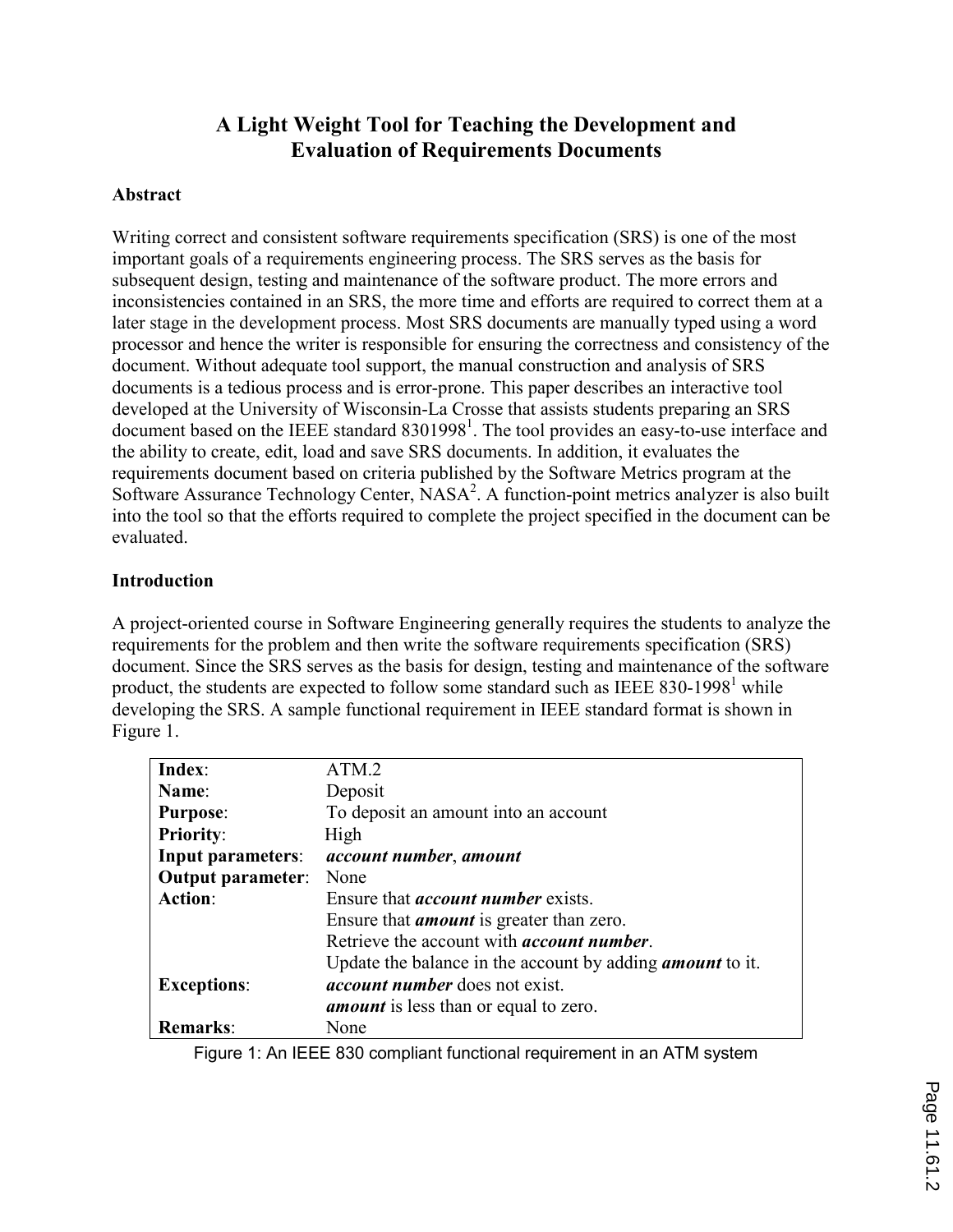Often, students use simple word processors to write the document and so are enmeshed with clerical details such as correctly specifying the section numbers, specifying unique index numbers for functional requirements and so on, and do not pay much attention to the contents of the document. With the result, the final document may be well-typed but will not have sufficient contents. In particular, the review of such documents shows that the students should spend more time in writing the contents of the document first than structuring the document according to the standard. Without adequate tool support, the manual construction and analysis of SRS documents is a tedious process and is error-prone. It is therefore decided to develop a tool to assist the students in developing the SRS. The students, when using this tool, will be prompted with various sections and paragraphs within the sections and the tool prints the final document in IEEE standard format. Thus the students are relieved in focusing on the clerical details of the document.

The authors developed a tool called *Napkins* that would assist the students in developing IEEE compliant requirements document. Using this tool, one would be able (i) to develop a SRS based on a simplified version of IEEE standard format, (ii) to evaluate the SRS based on criteria published by the Software Metrics program at the Software Assurance Technology Center,  $NASA<sup>2</sup>$ , and (iii) to evaluate the time to complete the project based on the requirements entered using the tool. This last evaluation uses function point metrics. The Napkins tool can therefore be used by the students in a Requirements Engineering course as well as by those in a Software Metrics course.

### Napkins - Design Details

Figure 2 shows the architecture of the Napkins tool. The tool consists of three major components – the requirements editor, metrics analyzer and the requirements document evaluator.

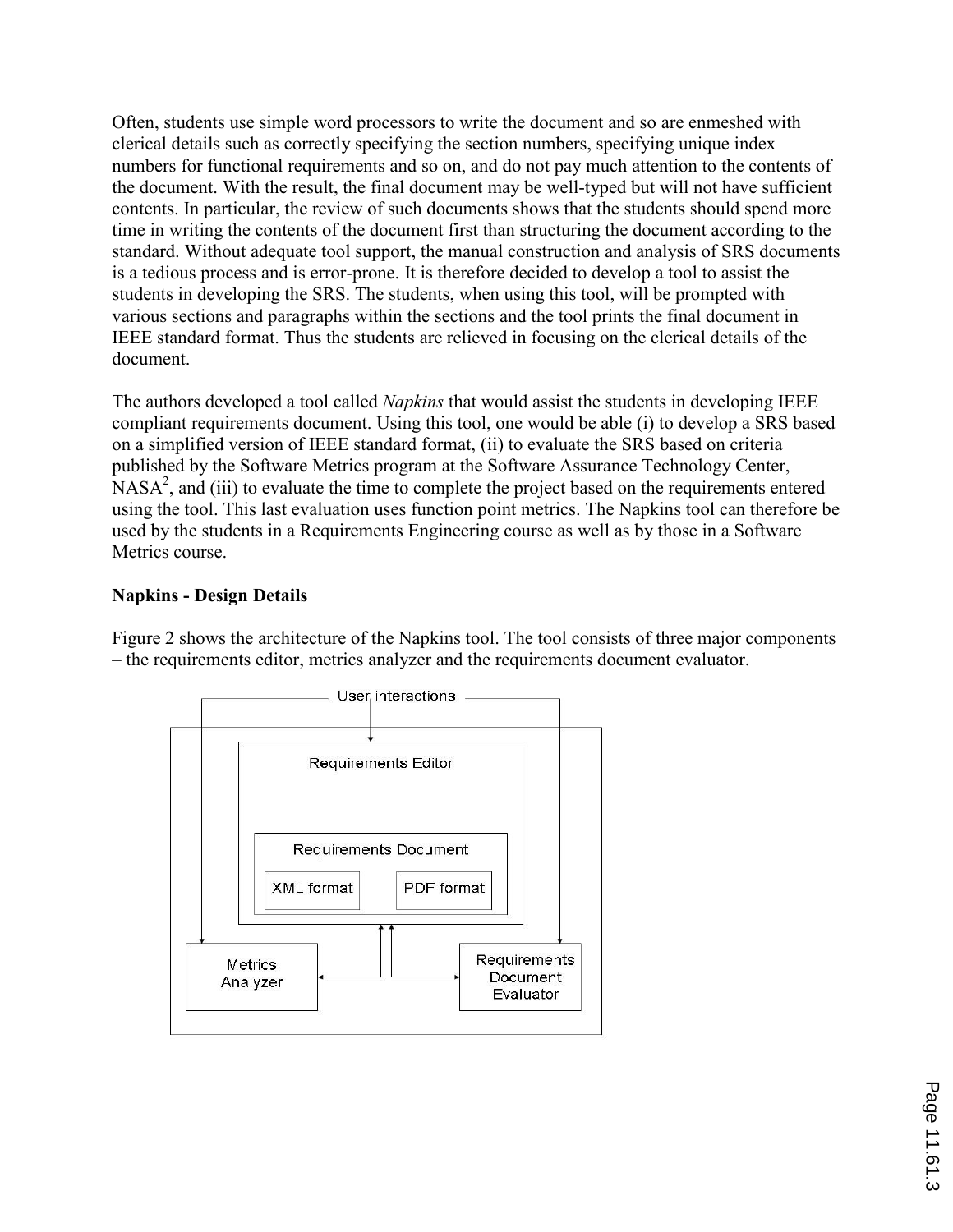#### Figure 2: Architecture of the Napkins Tool

The editor provides several windows for the user to input various sections of the requirements document. Internally, the tool stores the document in XML format so that it can be interchanged with other tools. In addition, the tool also provides the option to generate a PDF file of the requirements document for printing and publishing. More details of the requirements editor are given in a subsequent section.

The purpose of the metrics analyzer is to estimate the project deadline using function points metrics<sup>3</sup>. Information needed to compute the metrics are to be manually extracted from the requirements document and then use the metrics analyzer just like a calculator. In addition, the user will be able to interact with the metrics analyzer directly to provide additional information such as adjustment factors to get a more accurate estimation of the deadline.

The requirements document evaluator scans through the requirement document and displays some primitive metrics for evaluating the document. The user then evaluates the quality of the document based on the guidelines provided by NASA Software Metrics Program<sup>2</sup>. This evaluator is also discussed in detail in a later section.

#### Requirements Editor

Figure 3 shows the starting screen of the requirements editor. All the three components of the Napkins tool can be accessed through the menu shown on top of the screen. The left pane provides the various sections of a IEEE compliant requirements document. A user of the tool will be able to navigate and input the contents of various sections using the left pane. As an example, Figure 3 shows how a user can input a new functional requirement.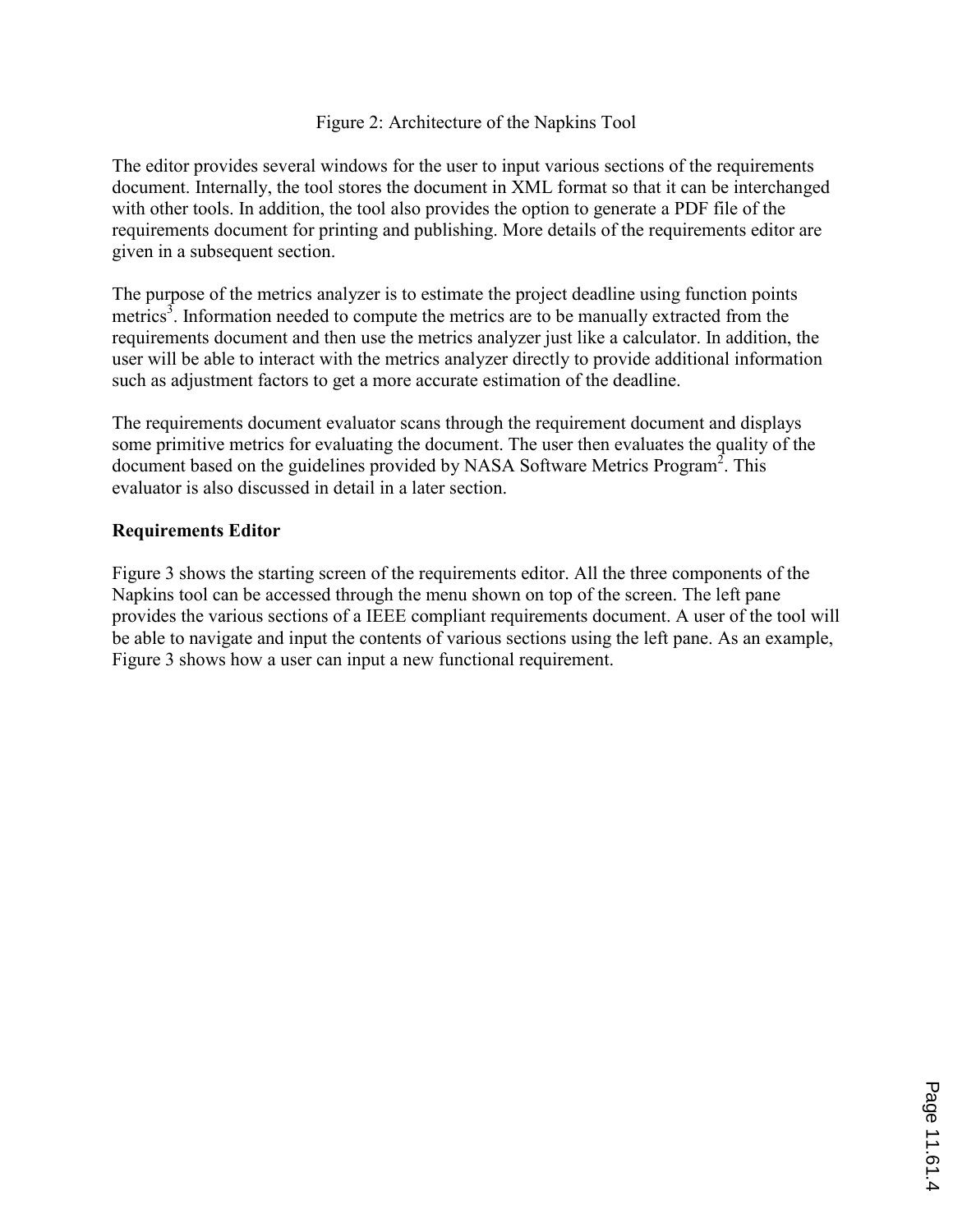

Figure 3: The Requirements Editor

The requirements editor enables a user to create a new requirements document, to save it in XML format, to save it in PDF format, to load a previously created requirements document and to edit a requirements document. All these functionalities can be invoked through the 'File' menu option. The editor also supports uploading of images so that graphical user interface requirements can be included in the document. The highlighted sections on the left pane include additional functionalities through the 'right click' of mouse button. For example, Figure 3 shows how a user can add a new functional requirement by right clicking on the Functional Requirements section first and then clicking on the 'Add Functional Requirement'.

Currently, the editor supports a simplified version of IEEE standards format for requirements specification. This includes functional requirements, graphical user interface requirements and non-functional requirements. Even though the screen shows only a handful of non-functional requirements, this list can be expanded by the user. The requirements can also be divided into several subsections, thus allowing modular specification of the requirements.

### Metrics Analyzer

The metrics analyzer computes the estimated time to complete the project whose requirements are described by the current requirements document. The computation is based on function point metrics. Function point metrics is used to evaluate the complexity of a software product; it uses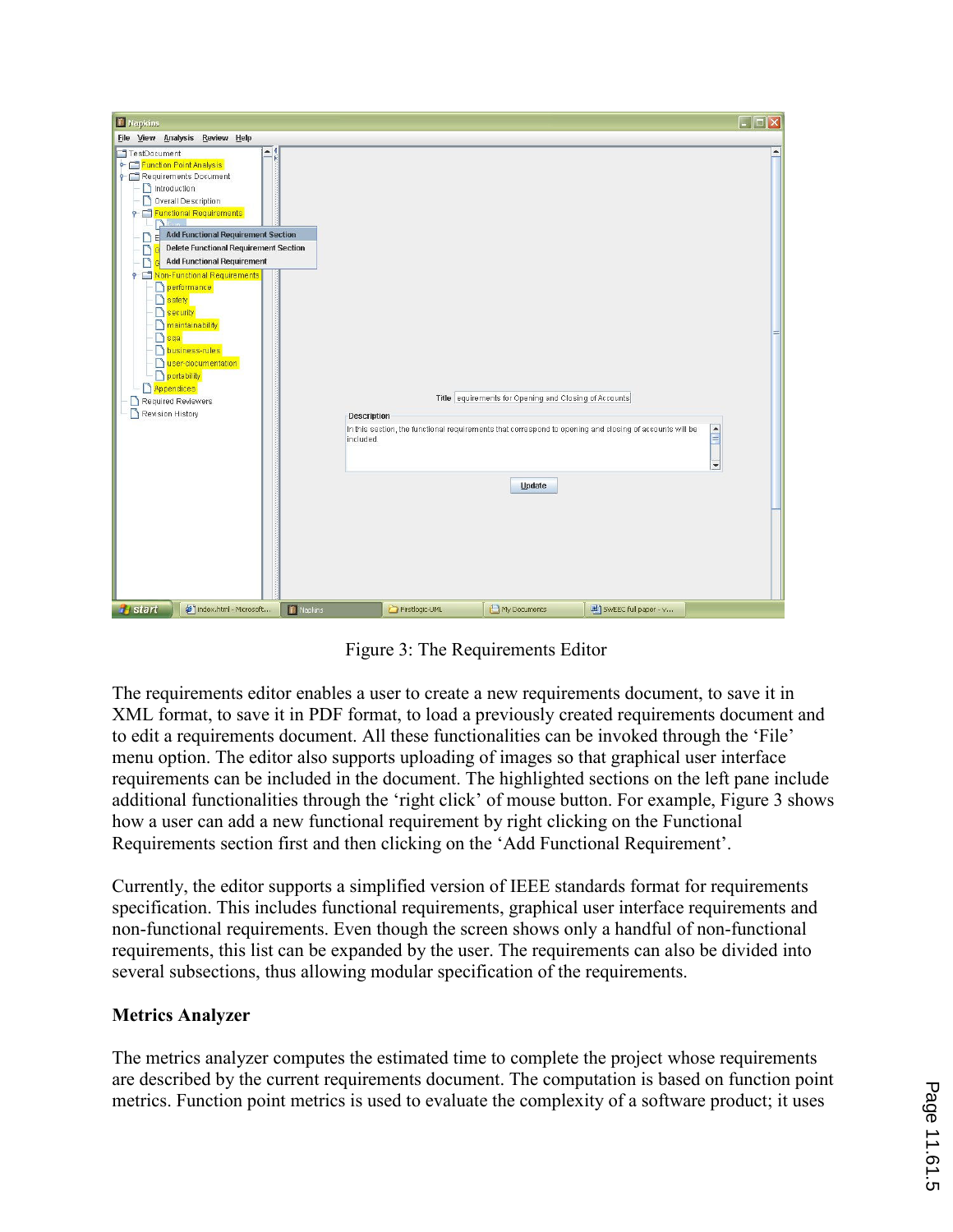function points as the complexity factor instead of the traditional Lines Of Code (LOC). There are two steps in the calculation of the number of function points. The first step is to compute the unadjusted function points for each requirement in the document. We have used the method from Dreger<sup>3</sup> for this calculation. Accordingly, each functional requirement is classified as simple, average or complex. Each classification has been given a specific number (for example, simple may be 3, average may be 5 and complex may be 7). These numbers may vary depending on further classification of the functional requirement. Accordingly, for each functional requirement we first identify its business category (Input, Output, Inquiry, File or Interface). We then analyze the number of data references, file references and logical record format relationships for the functional requirement. Depending on this analysis, its unadjusted function point value changes. For example, the following table shows the function point value for the functional requirement belonging to business category 'Output'.

|                         |               | Data items referenced |               |
|-------------------------|---------------|-----------------------|---------------|
| <b>Files referenced</b> | $1$ to 5      | 6 to 19               | 20 or more    |
| 0 or 1                  | Simple $(4)$  | Simple $(4)$          | Average $(5)$ |
| 2 or 3                  | Simple $(4)$  | Average $(5)$         | Complex $(7)$ |
| 4 or more               | Average $(5)$ | Complex $(7)$         | Complex (7)   |

More details regarding these unadjusted function point values can be found in Dreger's<sup>3</sup> book. Once the unadjusted function points are calculated, the second step is to fine-tune them using 14 adjustment factors. These are tabulated below.

| Data communications            | Online update                    |
|--------------------------------|----------------------------------|
| Distributed data or processing | Complex processing               |
| Performance objectives         | Reusability                      |
| Heavily used configuration     | Conversion and installation ease |
| Transaction rate               | Operational ease                 |
| Online data entry              | Multiple site use                |
| End-user efficiency            | Facilitate change                |

The adjustment factors can be entered by clicking on the 'Function point analysis' icon on the left pane and entering the values on the window on the right side. The results of function point analysis can be viewed through the 'View' menu option. They are also displayed when the user presses the 'Calculate' button at the bottom of the screen on Function Point Analysis. However, this option only shows the final value while the 'View' option provides all details of the calculations.

In order to assist the users to provide the right input for unadjusted function point, a 'Help' button is provided on the Function Point Analysis screen. This will open a separate window explaining the calculation of unadjusted function points.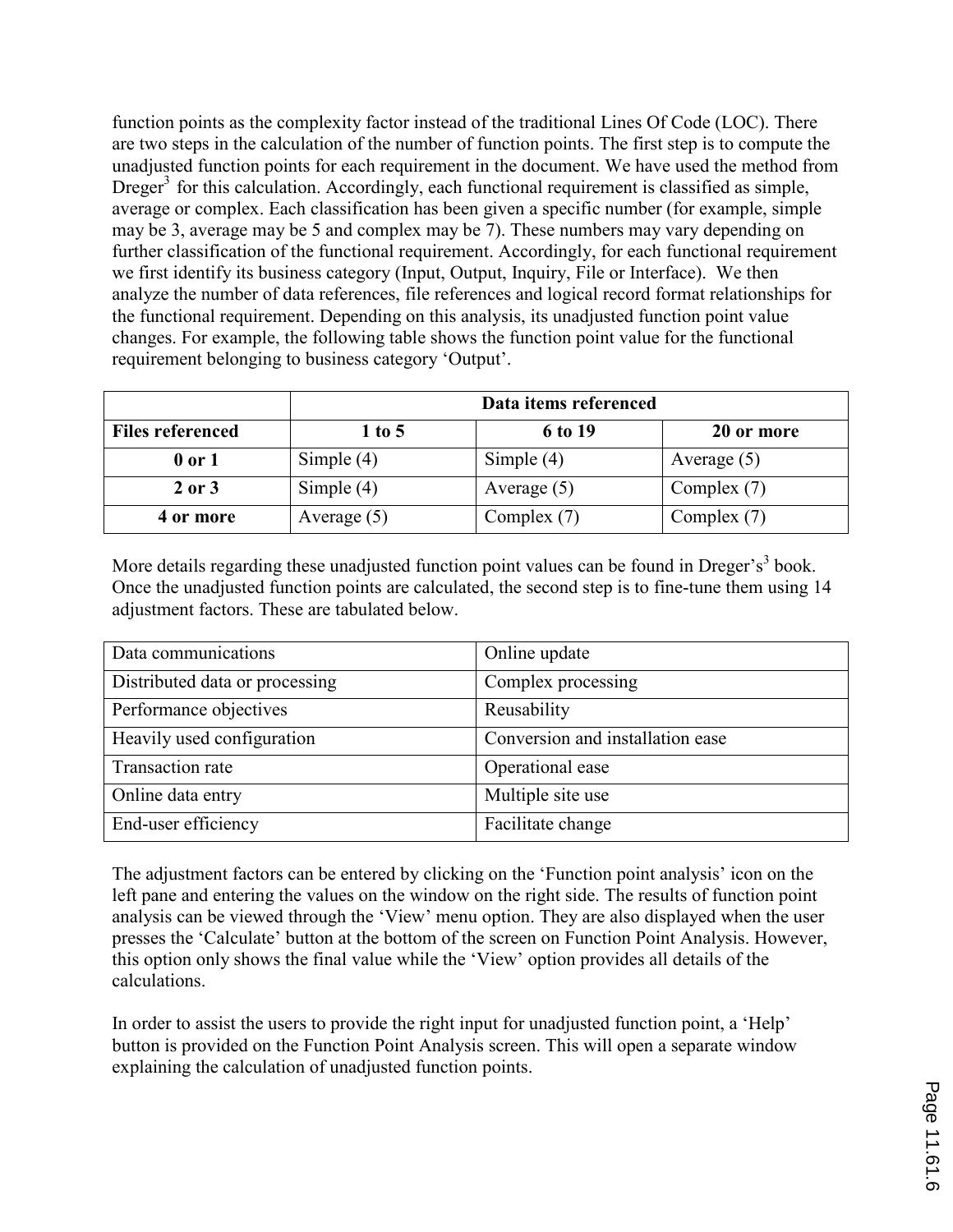Apart from the function point analysis, the tool also provides another option to estimate the completion time of the project using DeMarco's model<sup>4</sup>. While entering the details of each functional requirement, the user is asked to provide a weight for the functional requirement to determine its size. The following table gives the weights and their associated numeric values.

| <b>Function type</b>                | Weight |
|-------------------------------------|--------|
| Compose or decompose data           | 0.8    |
| Update information                  | 0.5    |
| Analyze data and take action        | 1.0    |
| Evaluate input data                 | 0.8    |
| Check for internal consistency      | 10     |
| Text manipulation                   | 1.0    |
| Synchronize interactions with users | 1.5    |
| Generate output                     | 1.0    |
| Perform simple calculations         | 0.7    |
| Perform complex calculations        | 2.0    |

These weights for the functional requirements are used to calculate the sizing parameter as follows:

Total Sizing = Weight  $*$  <Total inputs and outputs>  $*(log2 *$  <Total inputs and outputs>)

Finally, the estimated time to complete the project is calculated as

Estimated time = Constant A  $*$  Total Sizing  $\wedge$  Constant B

where 'Constant A' and 'Constant B' are to be defined by the designer depending on the project.

The results of this calculation are shown on the first screen on Function Point Analysis (see the screen shot below).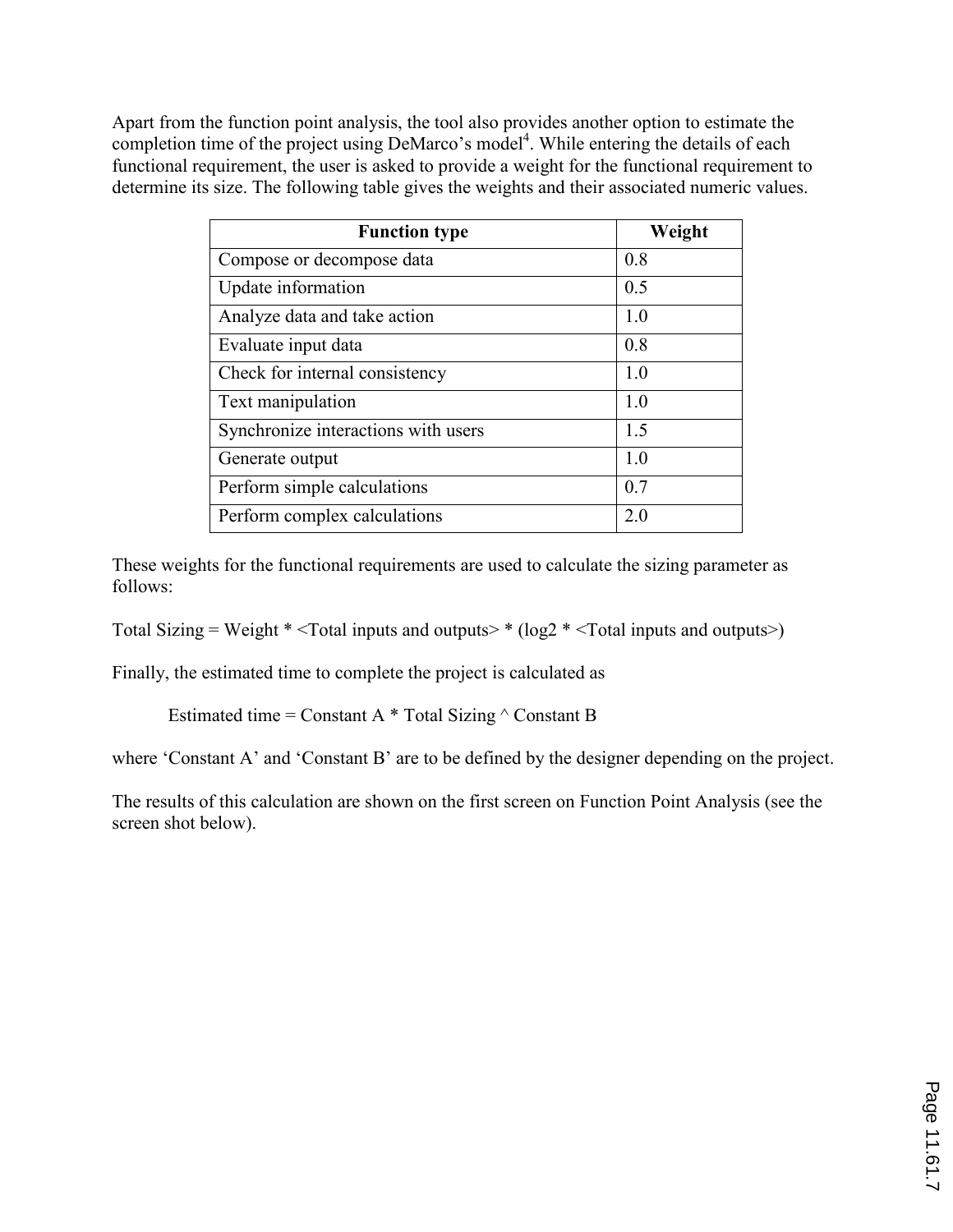

### Requirements Document Evaluator

There are very few publications available on evaluating the quality of requirements documents. The authors found that the evaluation criteria published by the Software Metrics program at NASA seem to be appropriate for teaching purposes. In this work, the requirements document is first scanned for the number of words appearing in five different categories. The categories and some possible words in each category are tabulated below:

| Category          | Words in this category                       |
|-------------------|----------------------------------------------|
| Imperatives       | Shall, should, must, will, are applicable to |
| <b>Directives</b> | Figure, Table, For Example, Note             |
| Weak phrases      | Adequate, as appropriate, as applicable      |
| Continuances      | Below, as follows, listed, following         |
| Options           | Can, may, might, optionally                  |

Once the number of words in each category is extracted, the evaluator can determine whether it is appropriate to have, say, N number of words in category K. Since this decision depends on the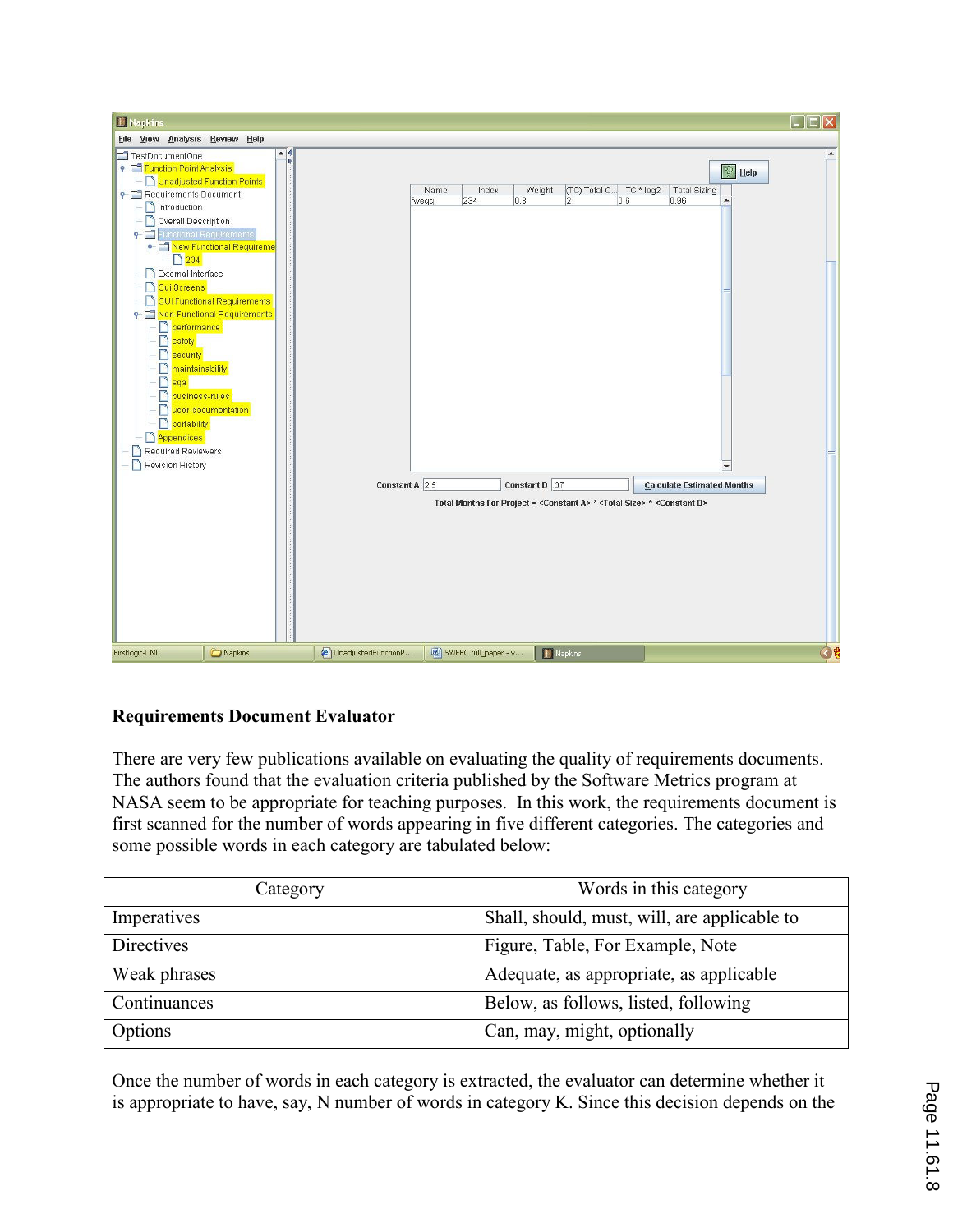application domain, it is not possible to automate this process. Currently, the Napkins tool includes a mechanism to extract the words in each category and display them indicating their count and the sections in which they appear. Further, a user can also add or delete specific words in each category. The user can invoke the requirements document evaluation component through the 'Analysis' menu option. A sample screen shot of this component is shown below:

| <b>Categorial Statistics For Entire Document</b>                                  |                                                                                                                  |                               |
|-----------------------------------------------------------------------------------|------------------------------------------------------------------------------------------------------------------|-------------------------------|
|                                                                                   |                                                                                                                  |                               |
| Measurement                                                                       | Value                                                                                                            |                               |
| # of words<br># of words                                                          | 1<br>ō                                                                                                           |                               |
|                                                                                   |                                                                                                                  |                               |
|                                                                                   |                                                                                                                  |                               |
|                                                                                   |                                                                                                                  |                               |
|                                                                                   |                                                                                                                  |                               |
| Measurement<br># of times                                                         | Value<br>o                                                                                                       |                               |
|                                                                                   |                                                                                                                  |                               |
| # of times                                                                        | $\overline{1}$                                                                                                   |                               |
|                                                                                   |                                                                                                                  |                               |
|                                                                                   |                                                                                                                  |                               |
|                                                                                   |                                                                                                                  |                               |
| Detailed Requirement Document Section Details for category Options<br>Measurement | Value                                                                                                            |                               |
|                                                                                   | # of words<br># of words<br># of words<br>Categorial Word (Options) Statistics For Entire Document<br># of times | o<br>o<br>$\overline{1}$<br>o |

### Major advantages

The major advantages of the Napkins tool are summarized below:

- It enables a user to develop an IEEE compliant requirements document focusing on the contents of the document and not worrying about the clerical details.
- It allows the user to estimate the time taken to implement the product using function points metrics. In addition, the user will also be able to configure the parameters for the function point analysis. The tool also provides another option to estimate the completion time using DeMarco's model. With the two options together, not only the students learn about metrics but also will be able to compare the two techniques.
- The tool provides a count of primitive metrics to evaluate the quality of the requirements document.
- The requirements document can be saved in PDF format for printing, viewing and publishing. It internally saves the document in XML format. This allows other tools to process the document.
- Using the 'Review' menu option, a user will be able to add a review of the requirements document (generally done by a reviewer other than the requirements writer). These reviews are stored within the tool for later analysis.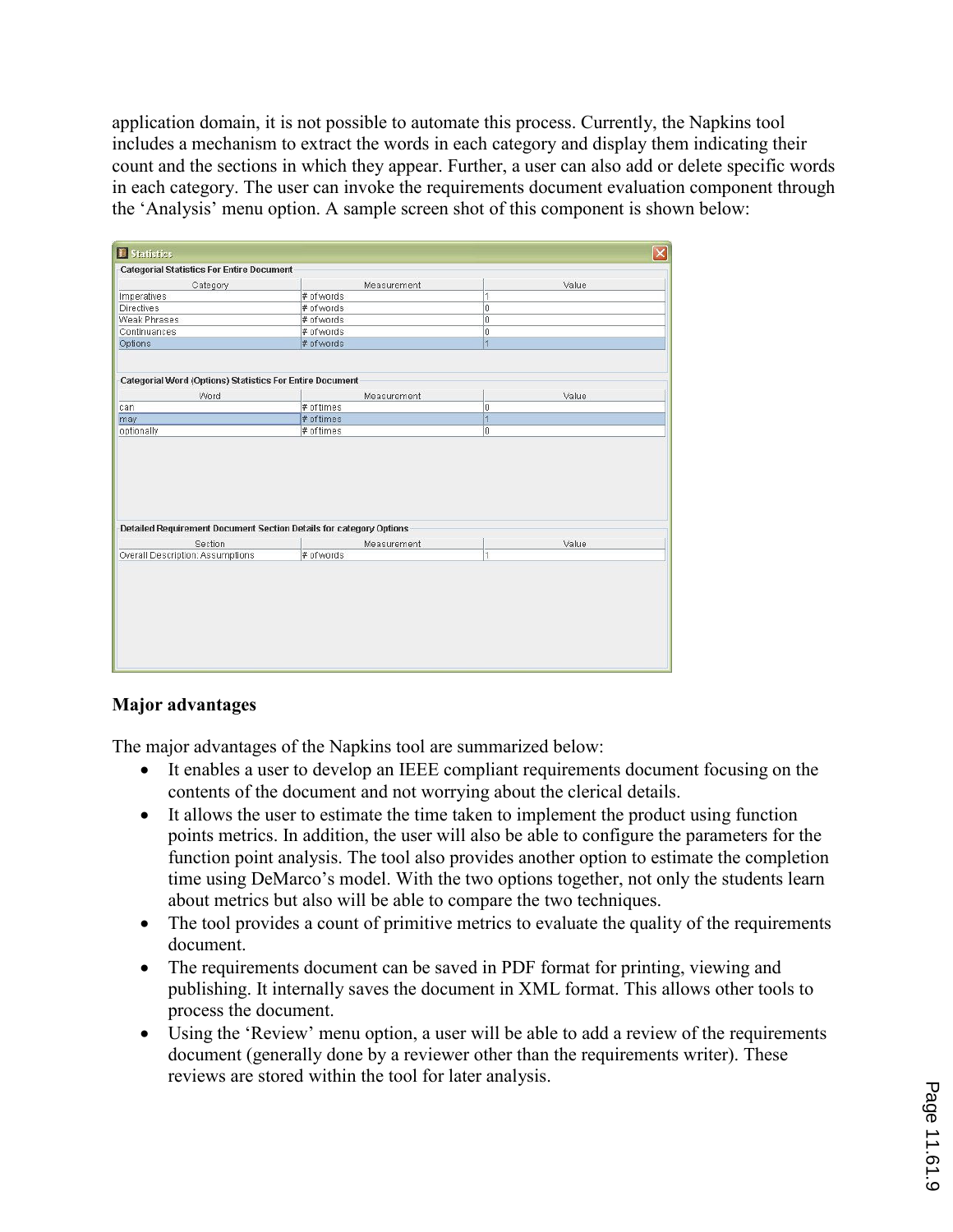#### Limitations

The Napkins tool is currently used by the students in Software Engineering courses at the undergraduate and at the graduate level. The requirements editor is more or less complete even though it has a simplified version of IEEE standard format. This is because the tool is designed primarily for the students in Software Engineering courses. If the tool is planned to be used for actual software development, it needs to be extended to include other sections based on IEEE standards. The authors are planning to develop the extended version in the near future.

The metrics analyzer provides the mechanism to compute the function points more accurately by implementing the adjustment factor. However, the user is expected to manually input the five parameters to compute the unadjusted function points and the 14 adjustment factors to compute the final count of function points. It is possible to extract the five parameters for unadjusted function points directly from the requirements document provided that the user identifies them while writing the document. For example, the number of internal files can be extracted if the user indicates them while typing in the input and output parameters for functional requirements. The authors are planning to add such mechanism in the next version of this tool.

The requirements document evaluator simply counts the number of words in each category. The assessment of the quality of the requirements document based on the counts of words in each category is not implemented in the current version. This is because NASA has not published the details of such assessment. Moreover, such assessment depends on the application domain and hence is not possible to be automated. The authors are investigating the possibility of providing guidelines for such assessment but it requires extensive research in this area.

### Evaluation

The tool was used by a small group of students and some people at IBM, Rochester, MN. The overall comments about the tool and its usage were positive and encouraging. The small group of students who evaluated this tool was part of the Software Engineering course; these students used the requirements editor more than the metrics analyzer. From the students' perspective, the user interface needs some improvements and some features such as cutting and pasting text from one portion to another portion of the requirements document must be improved. Another concern was the lack of on-the-fly help facility. Overall, the students were satisfied with the functionalities of the tool. Some comments from the students are included below:

- It is easy to understand this tool.
- No need of remembering the requirements document format.
- The GUI elements are not aligned in some windows. Layout needs to be changed.
- Help functionality gives an overview of the tool. It would be great if help can be in detail and interactive instead of reading long pages of text.
- Converting to pdf file make it platform independent.

In contrast to the students' population, the evaluators from IBM mostly commented on the metrics analyzer. The use of metrics analyzer and requirements document evaluator were appreciated. The major concern is the lack of help facility. Currently, the tool provides online help which is an overview of the entire tool. Some of the comments from IBM evaluators are listed below: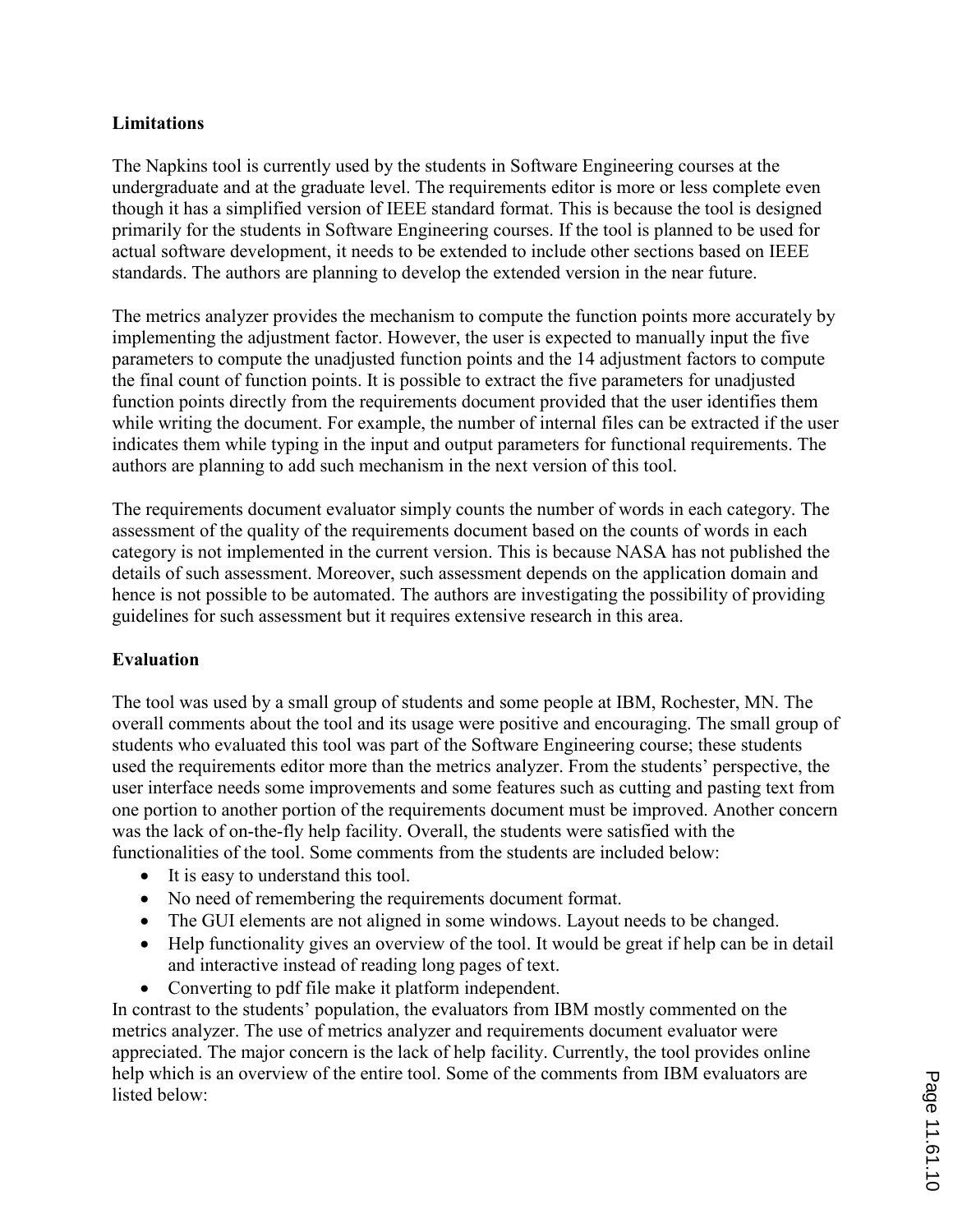- I like the fact that it will keep track of project estimation using different theories such as DeMarcos Model.
- Help text needs to be written on how to successfully use the review comments process.
- Was not apparent that you have to right click to add functional requirements.
- The estimation of time is apparent on how it is calculated when adding functional requirements.

All evaluators suggested that the tool must provide tool tips and short on-the-fly help facilities.

The authors have planned to improve the tool based on the first set of evaluations. In addition, the authors are going to make the tool available for public in order to get more feedback. Currently, the authors are demonstrating the tool to other institutions in the same region. Three of these institutions have agreed to use the tool in their software engineering courses and send feedback to the authors next year.

### Conclusion

This paper describes the Napkins developed by the authors for developing a software requirements document. The document's structure complies with IEEE standard 830-1998. The tool also provides a metrics analyzer for computing function point metrics and the time taken to complete the project based on the requirements. In addition, the tool also includes another component to extract primitive metrics for assessing the quality of the requirements document. This assessment is based on the guidelines provided by the Software Metrics Program at NASA. The limitations and continuing work on the tool are briefly addressed.

Another requirements editor called *Requirements Compiler*  $(RC)^{5}$  is also in development at the authors' institution. Even though RC provides somewhat similar mechanisms to develop an IEEE compliant requirements specification document, the method and the interface are quite different from those of Napkins. Further, the purpose of RC is to assist in automatic derivation of an object-oriented design from the requirements document. RC also provides some additional validations such as missing sections so that the user will be able to write a truly IEEE compliant requirements specification. In order to facilitate document exchange between the two editors, both of them use XML format to store the contents. The designers of both the editors are working cooperatively to support this document exchange.

The authors are also developing a management activities tracking tool which helps project managers assign management tasks to team members and keep tracking the individual assignments. The Napkins tool is linked to the management activities tracking tool and hence the requirements specification, requirements review and deadline estimation can all be used within the management activities tracking tool.

#### Bibliography

1. IEEE Recommended Practices for Software Requirements Specification, IEEE Standard 830-1998, 1998.

2. http://satc.gsfc.nasa.gov/metrics/index.html